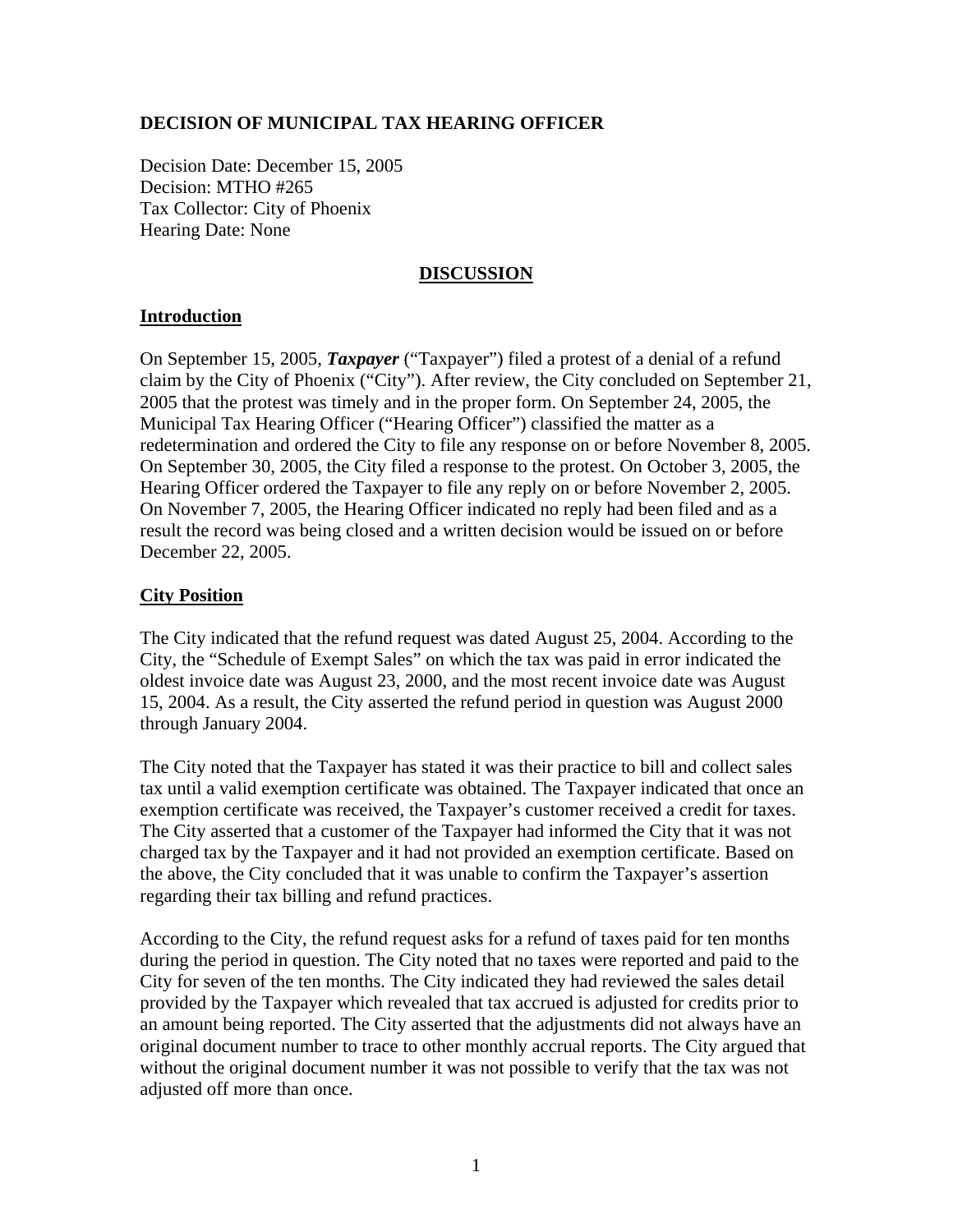The City indicated they had been provided with a summary of invoices, copies of the invoices and an exemption certificate given to the Taxpayer in September 2004 by *XYZ* ("*XYZ*"). According to the City, the exemption certificate, dated August 23, 2004, was generic in its documentation of property to be purchased tax exempt and covered the period of August 23, 2000 through December 31, 2005. The exemption was claimed pursuant to ARS Section 42-5061 (B) (3) ("Section 5061") which provides as follows:

• Tangible personal property sold to persons engaged in business classified under the telecommunications classification and consisting of central office switching equipment, switchboards, private branch exchange equipment, microwave radio equipment and carrier equipment including optical fiber, coaxial cable and other transmission media which are components of carrier systems.

The City has the same definition in City Code Section 14-110 ("Section 110").

Based on a review of the invoices in question, the City was not able to conclude the items purchased would fall under the exemption. The City noted that many of the items appeared to be computer type equipment that may have various uses. As a result, the City was unable to confirm the Taxpayer's assertion that the exemption certificate was properly applicable to the invoices in question. The City requested the denial of the refund be upheld.

### **Taxpayer Position**

The Taxpayer had filed a refund claim for the period March 2000 through September 2000. The Taxpayer asserted that a significant amount of tax was collected during this period that related to exempt customers. The Taxpayer indicated that upon receipt of an exemption certificate, the Taxpayer would credit those customers and offset future liability to the City. As a result, the Taxpayer did not make cash payments during a large portion of the refund period.

In September 2004, the Taxpayer received an exemption certificate from *XYZ* regarding sales back to August 2000. The Taxpayer asserted that the vast majority of its sales are to telecommunications companies purchasing telecommunications equipment exempt pursuant to Section 110. The Taxpayer indicated that it had accepted, in good faith, exemption certificates and credited the tax back to its customers. As a result the Taxpayer protested \$15,309.39 of the tax refund claim denied by the City.

# **ANALYSIS**

City Code Section 560 ("Section 560") provides that refunds are limited by the statute of limitations ("SOL") set forth in City Code Section 550 ("Section 550"). Section 550 provides for a four year SOL. As a result, we concur with the City that the refund period can only go back as far as August 2000. Accordingly, the refunds requested for the period March 2000 through July 2000 are barred by the SOL. As a result, the only two months eligible for a refund would be August and September 2000.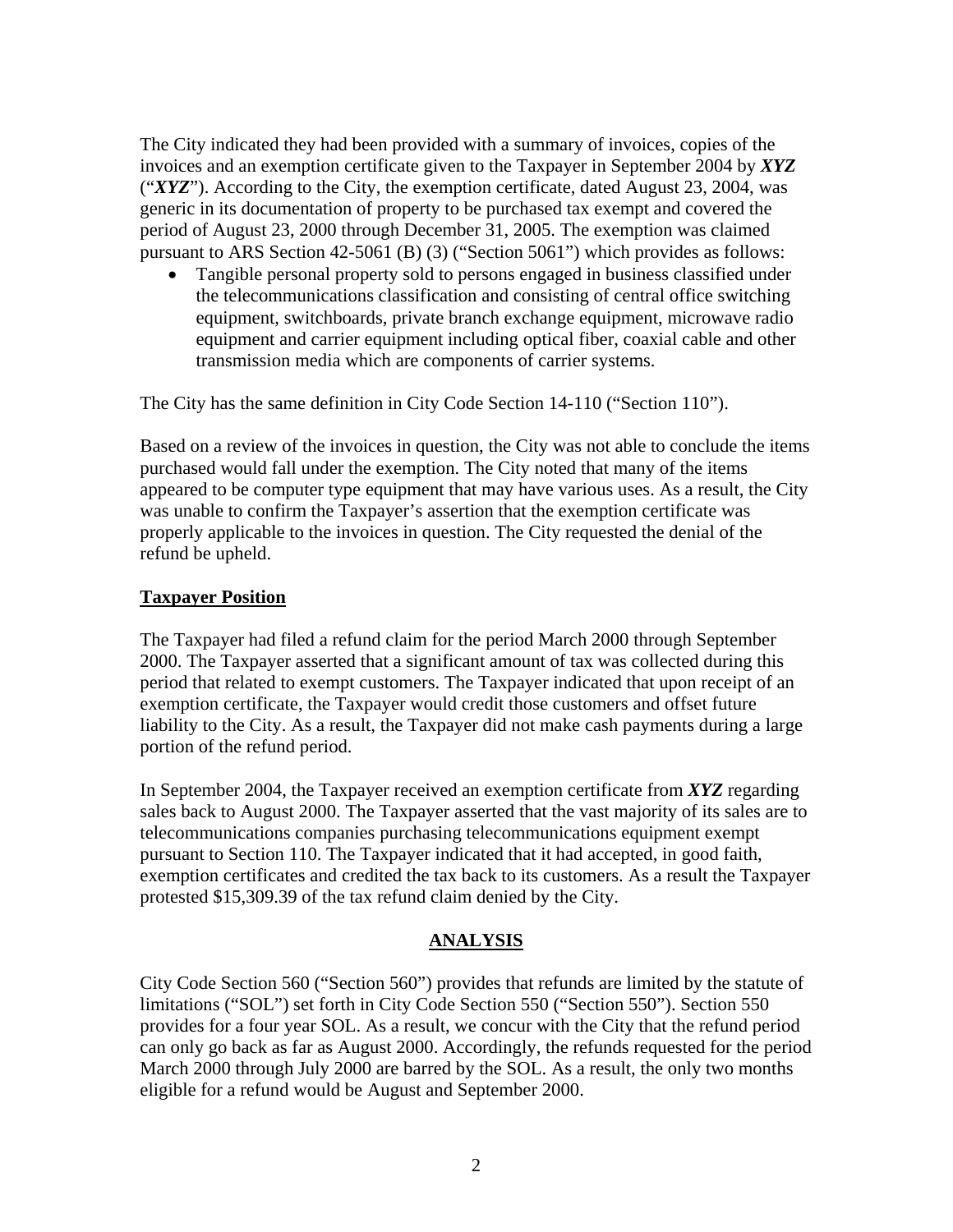Clearly, Section 110 does provide for an exemption for tangible personal property sold to persons engaged in business classified under the telecommunications classification. It is provided in City Code Section 360 ("Section 360") that the Taxpayer must provide adequate proof and documentation. It is further provided in City Regulation 360.2 ("Regulation 360") that an exemption certificate is sufficient if provided at the time of the transaction. In this case, the exemption certificate from *XYZ* was provided approximately four years after the sales occurred. While we do not find this would automatically invalidate the exemption request, we do find there would be a higher burden on the Taxpayer to provide additional documentation. The City provided a list of concerns in the City's September 30, 2005, response to the protest. While the Taxpayer was given the opportunity to reply to those concerns, the Taxpayer did not provide any reply. As a result, we conclude those concerns were valid and that the Taxpayer's request for an exemption for *XYZ* must be denied for failure to provide adequate proof and documentation.

## **FINDINGS OF FACT**

- 1. On September 15, 2005, the Taxpayer filed a protest of a denial of a refund claim by the City.
- 2. After review, the City concluded on September 21, 2005, that the protest was timely and in the proper form.
- 3. On September 24, 2005, the Hearing Officer classified the matter as a redetermination and ordered the City to file any response on or before November 8, 2005.
- 4. On September 30, 2005, the City filed a response to the protest
- 5. On October 3, 2005, the Hearing Officer ordered the Taxpayer to file any reply on or before November 2, 2005.
- 6. On November 7, 2005, the Hearing Officer indicated no reply had been filed and as a result the record was being closed and a written decision would be issued on or before December 22, 2005.
- 7. The Taxpayer had filed a refund claim for the period March 2000 through September 2000.
- 8. On August 3, 2005, the City denied the Taxpayer's refund claim.
- 9. *XYZ* is a telecommunications company.
- 10. During the period March 2000 through September 2000, *XYZ* purchased tangible personal property from the Taxpayer and was charged City tax on the purchases.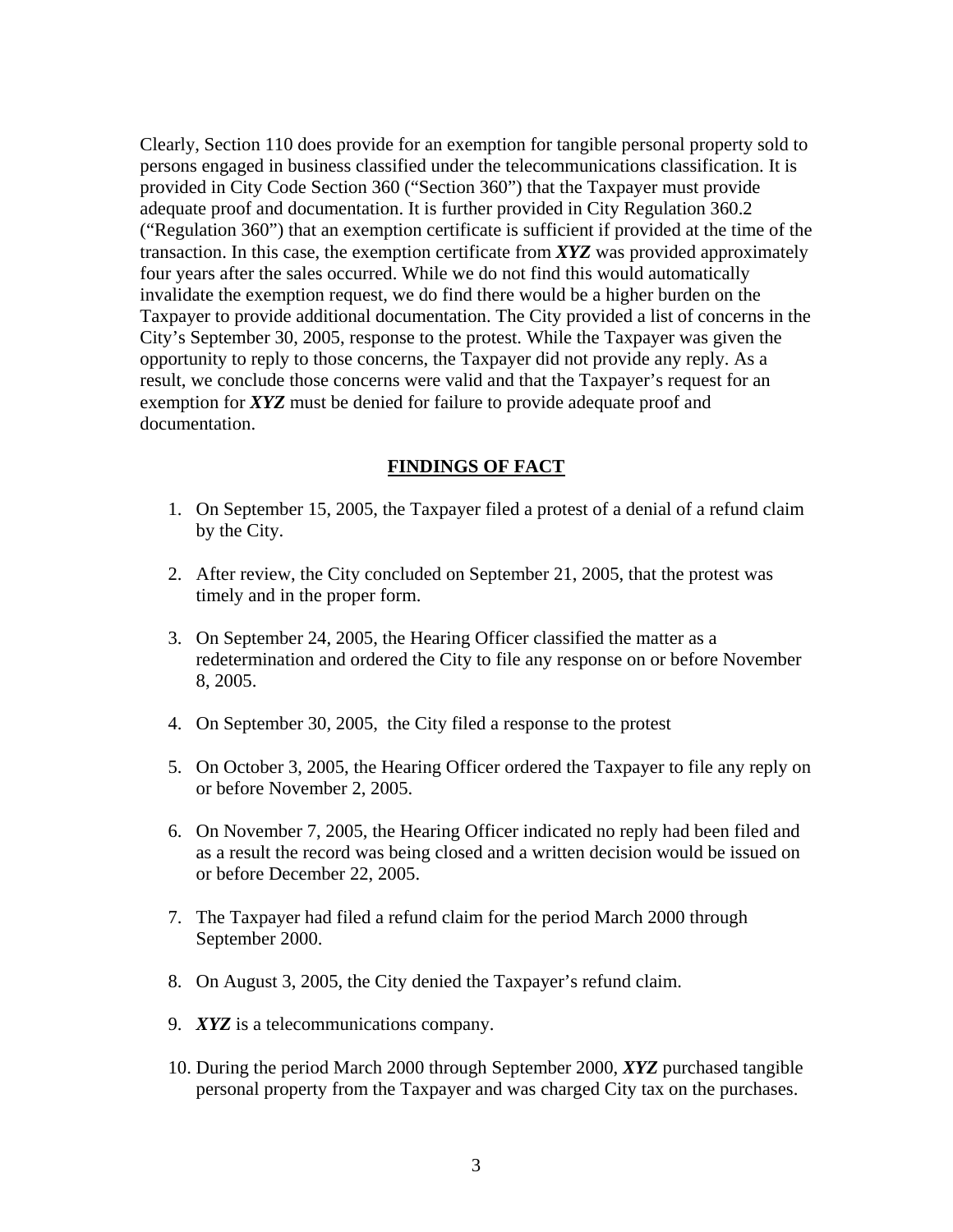- 11. In September 2004, *XYZ* provided the Taxpayer an exemption certificate for the period of August 23, 2000 through December 31, 2005.
- 12. During the period of March 2000 through September 2000, the Taxpayer would charge customers for City tax and subsequently receive a claim of exemption after the tax had been billed and reported.
- 13. Once an exemption certificate was received, the Taxpayer would credit the customer for the taxes.
- 14. After review of the exemption certificate provided by *XYZ*, the City expressed the following concerns: the certificate was dated after the purchases were made; the certificate was generic in its description of property to be purchased exempt; and, the City was unable to confirm the items that were purchased would fall under the exemption.
- 15. The Taxpayer failed to reply to the City's concerns.

### **CONCLUSIONS OF LAW**

- 1. Pursuant to ARS Section 42-6056, the Municipal Tax Hearing Officer is to hear all reviews of petitions for hearing or redetermination under the Model City Tax Code.
- 2. Section 560 provides that refunds are limited by the SOL set forth in Section 550.
- 3. Section 550 provides for an SOL of four years.
- 4. The Taxpayer's refund is limited back to August of 2000.
- 5. Section 110 provides for an exemption for tangible personal property sold to persons engaged in business classified under the telecommunications classification.
- 6. Section 360 provides that the Taxpayer must provide adequate proof and documentation to support claimed exemptions.
- 7. Regulation 360 provides that an exemption certificate is sufficient if provided at the time of the transaction.
- 8. The Taxpayer failed to provide adequate proof and documentation to support its claimed exemptions.
- 9. The Taxpayer's protest should be denied.